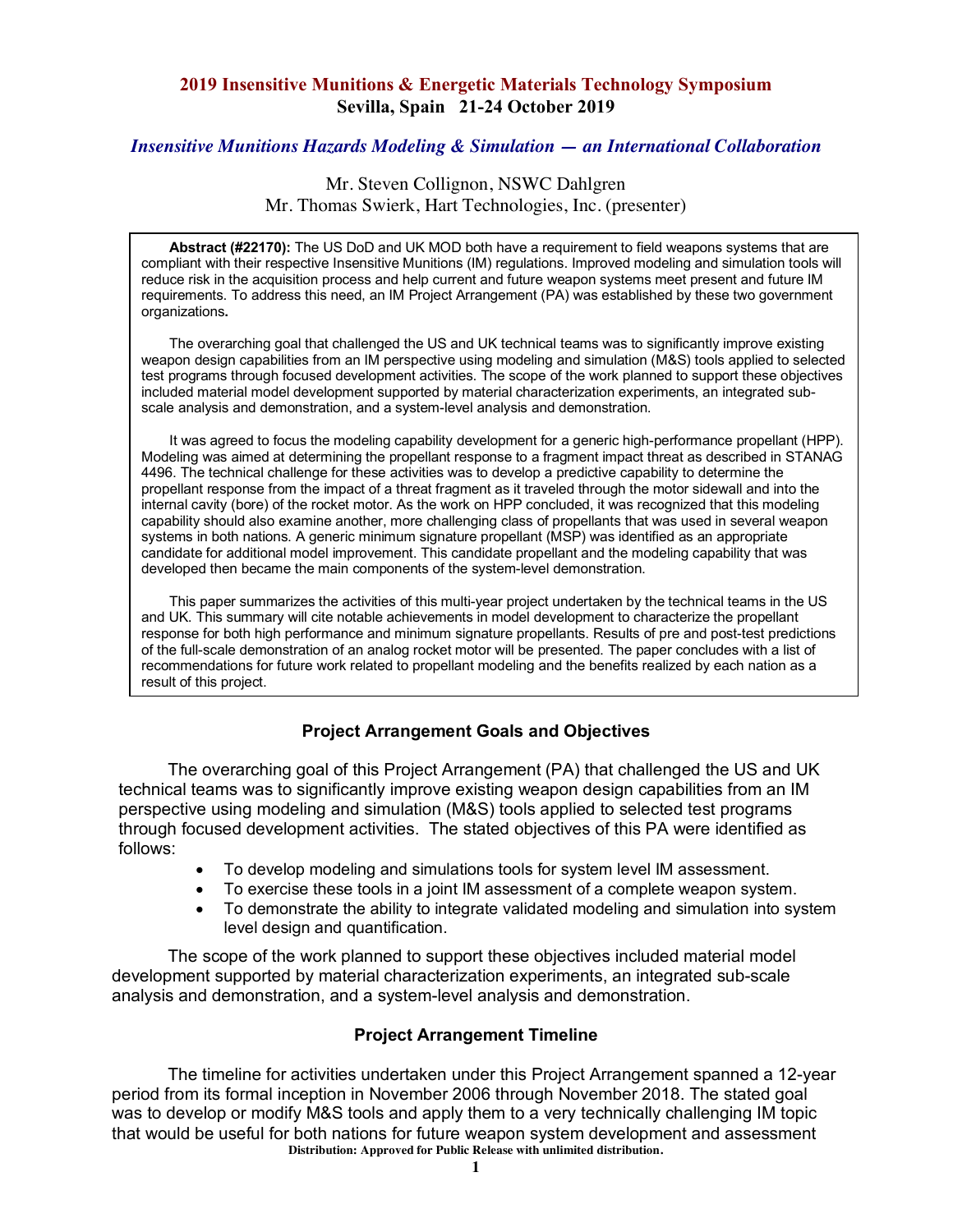activities. Rocket motors have historically been vulnerable to many of the IM hazards with solid propellants being particularly vulnerable. M&S tools have been successfully used to examine threats to explosive-filled munitions, but that capability was seriously lacking when applied to rocket motor propellants.

It was agreed then to focus the modeling capability development for a generic highperformance propellant (HPP). Modeling was aimed at determining the propellant response to a fragment impact threat as described in STANAG 4496. This modeling approach continued throughout the remaining PA activities. The technical challenge for these activities was to develop a predictive capability to determine the propellant response from the impact of a threat fragment as it traveled through the motor sidewall and into the internal cavity (bore) of the rocket motor. This was a consistent challenge for the modelers throughout this work.

As the Phase I work on HPP concluded, it was recognized that this modeling capability should also examine another, more challenging class of propellants that was used in several weapon systems in both nations. A generic minimum signature propellant (MSP) was identified as an appropriate candidate for additional model improvement. This candidate propellant and the modeling capability that was developed then became the main components of the systemlevel demonstration outlined in the PA objectives listed above. This paper will thus focus on the MSP model development and the resulting improved modeling capability.

#### **Background Information**

The Burn-to-Violent Reaction (BVR) phenomenon was first studied in the US in the early 1990's at NAWCWD/China Lake. It was also independently examined in the UK around the same timeframe. Similar work was undertaken by the Army at the Redstone Arsenal in the mid 1990's, thus, the Army BVR (ABVR) test. There are over 30 publications describing work associated with BVR. Many describe detonation regions that exist for nitramine-based propellants. These included first (known) observed demonstrations of XDT related to traversing damaged propellant. Additional work was conducted at the US Army's Aviation Missile Research & Development Engineering Center (AMRDEC) that was a validation of the ABVR experiments.

#### **Subscale Testing Supporting MSP Model Development**

The technical approach that was followed in this Project Arrangement used subscale, simplified tests to identify important parameters (such as projectile velocity, bore diameter and shape, web thickness, case material, etc.) that influence the rocket motor response to fragment impact. Various reaction types were considered, including shock-to-detonation transition (SDT), unknown-to-detonation transition (XDT), deflagration-to-detonation transition (DDT), brief combustion, and no visible reaction. The final step was to correlate the results with more realistic geometries and eventually an analog rocket motor to validate ABVR as an accurate subscale test for minimum signature propellants. Predicting an XDT response in a rocket motor then became the technical challenge for this study. The XDT phenomenon of this event is illustrated in Figure 1. ABVR tests (propellant samples configured as slabs separated by a defined air gap) were the first of the subscale tests conducted to provide information for the model development.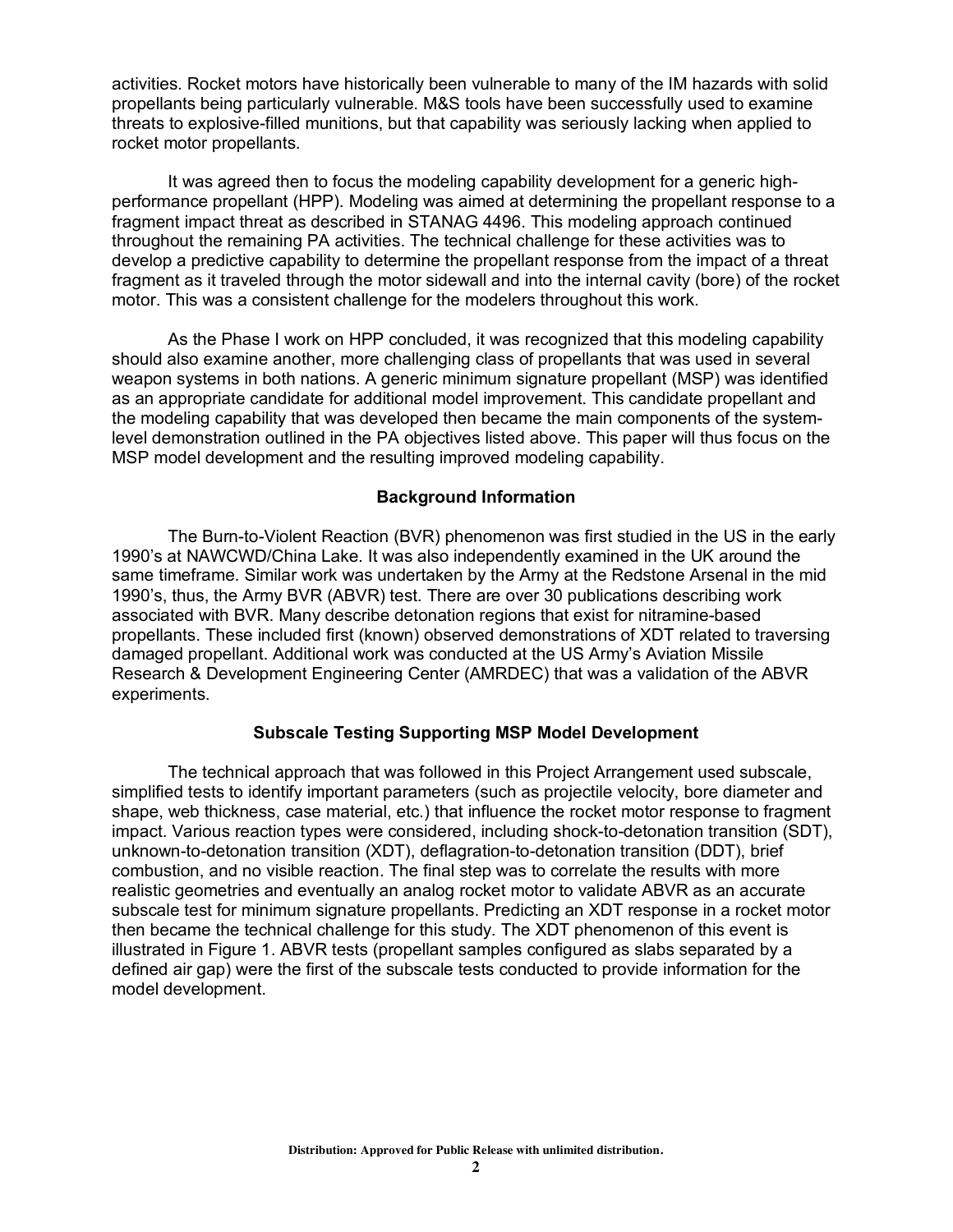

*Figure 1: XDT Phenomenon in a Rocket Motor Resulting from a Fragment Impact*

Additional subscale tests were conducted at AMRDEC that included test items in a cylindrical configuration. Data obtained from these activities (ABVR and cylindrical tests) were used to support the MSP model development. Details of these tests were given in a paper by Dr. Neidert at the 2018 IMEMTS<sup>1</sup>. The following conclusions were cited by Dr. Neidert in his paper with reference to the chart in Figure 2:

- ABVR reasonably predicts detonative behavior of a full-scale motor to fragment impact.
	- $\triangleright$  SDT threshold differs by <350 ft/s for the fragment velocity.
	- $\triangleright$  XDT reaction region is the same for thinner web thickness.
	- $\triangleright$  Thicker web causes some deviation.
- Insufficient data available to compare non-detonative region.
- Motors can detonate at lower velocities than what is typically expected.
- Non-detonative regions may exist that are bounded by detonative regions at high and low fragment impact velocities.



*Figure 2: Subscale Test Results – Fragment Velocity vs. Air Gaps*

Reference 1: "*Validation of the Army Burn to Violent Reaction (ABVR) Test as a Tool to Predict Full-Scale Motor Response to Fragment Impact,*" J. B. Neidert, M. A. Pfeil, J. A. Stanfield, 2018 IMEMTS.

### **Rocket Motor Configurations and Fragment Impact Response**

The response of rocket motors subjected to fragment impact was examined. Motors containing HD 1.1 propellants can detonate via SDT and XDT. The XDT occurrence is more prevalent than previously thought. Three parameters drive XDT conditions to create cloud density conditions: bore size, web/slab thickness and projectile velocity. The change from brief combustion to XDT is caused by the debris cloud density. A visual breakup of the cloud was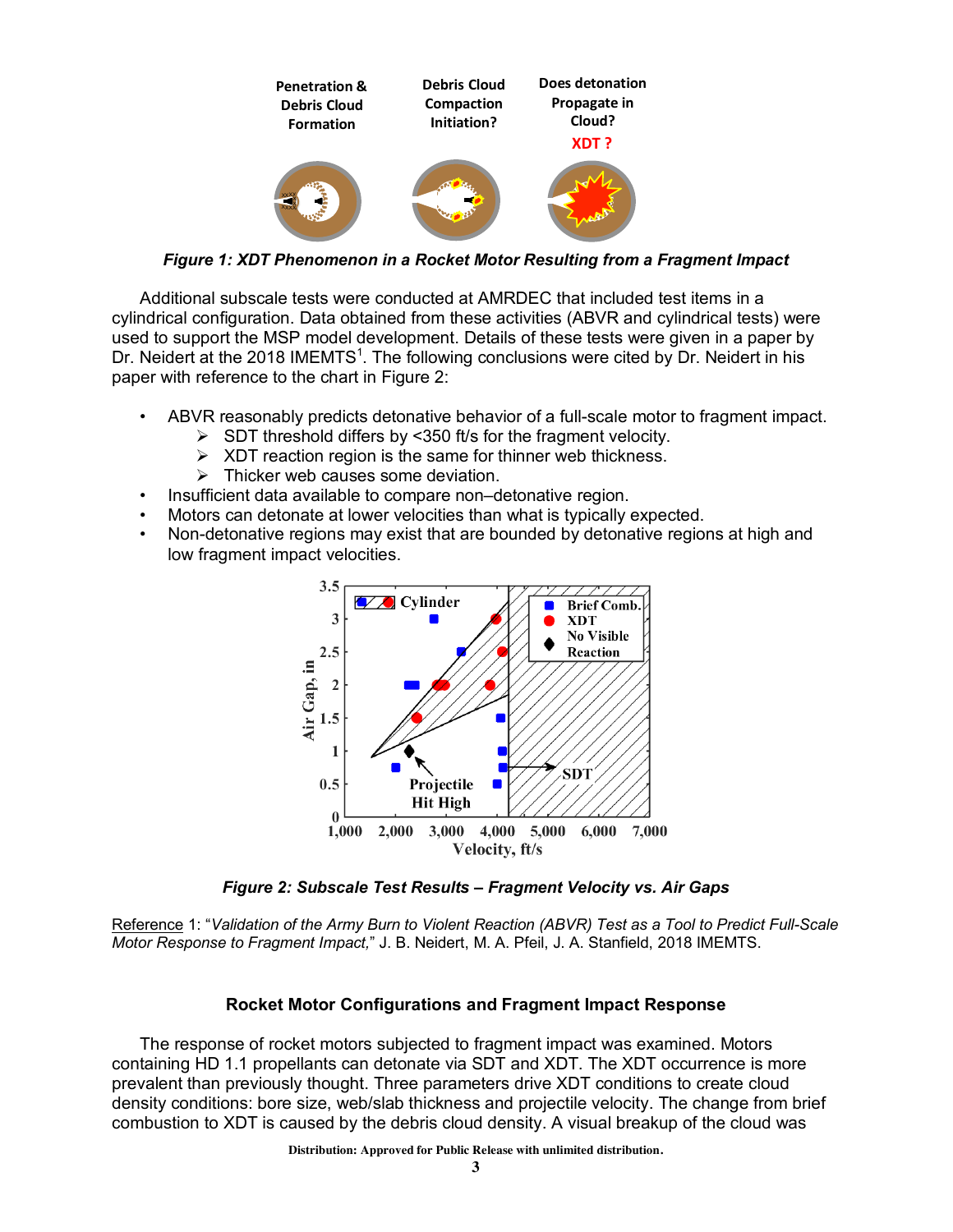observed in the cylindrical tests and correlated to the XDT limit. The variation with fragment velocity appeared to correlate with the amount of material in the debris cloud and other factors that include the kinetic energy of the fragment, thickness of propellant, and presented area of the fragment.

Test observations indicated that a longer distance (i.e., larger air gap) is required for the debris cloud to expand and create the density level (porosity) necessary to inhibit XDT. For example, for a fixed velocity of 3,000 fps, response levels start benign at very small air gaps, transition to XDT in a region where the air gap increases, and transition to a brief combustion at very large air gaps (see Figure 2). A similar discontinuous result can be observed in Figure 2 for a fixed air gap of 1.5 inches where several response levels are noted as the velocity increases.

The prior information led to an examination of a critical density theory. Assume the mass in the debris cloud comes from a partial cone where a smaller diameter is equal to the projectile/fragment diameter and a larger diameter is dictated by the required volume. Now assume the debris cloud to be an ellipse with a diameter equal to the cone diameter and a thickness equal to a fraction of the propellant thickness. The debris cloud density is then determined to be the mass of the debris cloud divided by the ellipse volume. Critical density is achieved when the cloud reaches a specific distance from the propellant surface. It is at this point that the cloud density reaches the correct level of porosity and temperature where ignition and propagation are possible.

Another observation was noted regarding the debris cloud velocity. For low fragment velocities (1835-2958 ft/s) the cylindrical tests demonstrated that there was little effect on debris cloud velocity. For high fragment velocities (3841-4310 ft/s) with 1.25 in. web thickness, the curvature caused a notable increase of debris cloud velocity. For high fragment velocities (3294- 4115 ft/s) with 2.50 in. web thickness, the curvature was observed to cause a notable decrease in debris cloud velocity. These test observations demonstrated that both web thickness that defines the bore and the curvature of the bore are key parameters that impact cloud density and ultimately propellant response. An overview of the modeling approach follows.

### **Pre-test Modeling of the Analog Rocket Motor**

The system-level predictive analysis for the analog test series was the opportunity for the modelers to offer pre-test predictions of the propellant response that utilizes the enhanced model capability. Information obtained during the development of the models was used for these predictions and their applicability to predict the response of the fragment impact hazard. Models were developed for the impact response of detonable propellants. The modelers cited the following in their approach:

- **Problem**: "MSP-1" rocket motors undergo XDT at unacceptably low projectile impact velocities. Validated IM models do not exist for predicting XDT & deflagration in projectile impact scenarios.
- **Objective**: Develop and validate the Lawrence Livermore National Laboratories (LLNL) High Explosive Response to Mechanical Stimulus model (HERMES<sup>2</sup>) to predict the impact response of MSP-1 rocket motors ranging from SDT to XDT to deflagration.
- **Benefits**: Munition designers can use the HERMES model in the Arbitrary Lagrange Eulerian 3-dimensional multi-physics code (ALE3D) to develop new rocket motors and barriers that eliminate susceptibility to XDT by design.
- Use the XDT model to aide in the design of new sub-scale experiment that screens new MSP formulations.
- Develop methodology for XDT modeling that can be applied to other energetic materials.

Reference 2: *Reaugh, White, Curtis, Springer (2018), Journal of Propellants, Explosives and Pyrotechnics*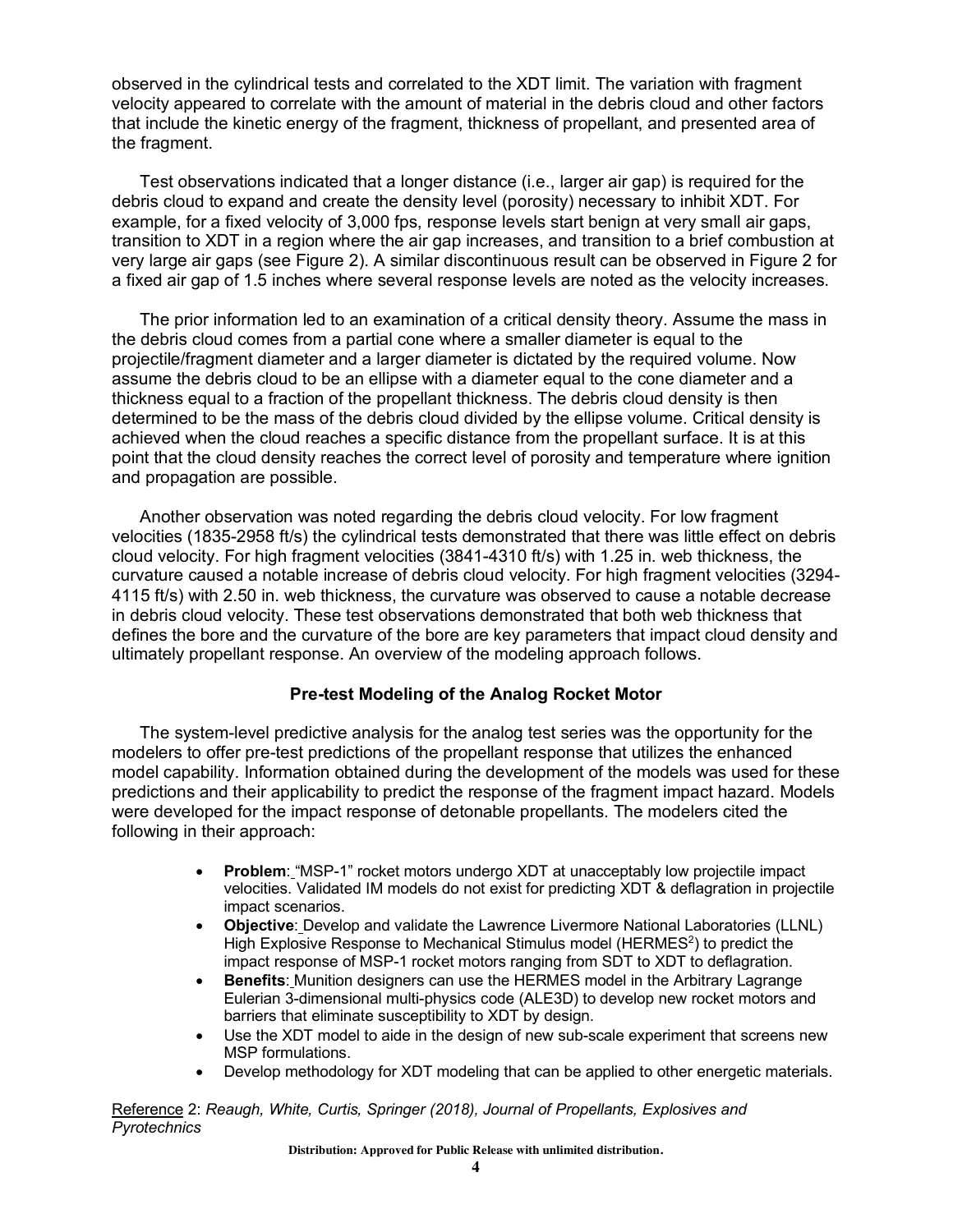The MSP-1 HERMES model was initially applied to the ABVR and cylindrical experiments. These simulations were used to guide the design of the next integrated experiment and ultimately the pre-test predictions of the reaction violence of an analog rocket motor observed in the fragment impact tests. Calibration of the MSP-1 HERMES model was undertaken to demonstrate model behavior in slab ABVR geometry. Mechanical insults to explosives or propellants result in a broad spectrum of responses. These include: deformation, damage, and fracture without ignition; ignition that self-extinguishes; ignition followed by violent deflagration; delayed detonation; and prompt detonation. HERMES was developed to model this entire spectrum. When the energetic material properties are determined by testing, the HERMES model gives a credible simulation of test item responses.

The XDT response at high velocities is dependent on the in-bore debris cloud velocity during recompaction. The modelers needed the timing of cloud breakout, profile, and velocity to better understand mechanisms that lead to XDT at high velocities and improve/validate their models. Higher cloud velocities resulted in an increased burn rate and pressurization. Additionally, gap/bore size was known to have an effect on XDT thresholds. Large gaps result in a debris cloud that has longer filaments of low density that hinder propagation of reaction fronts back into the slab. Cylindrical geometry produces a debris cloud with anisotropic properties. Simulations showed the slab geometry to be more sensitive than cylindrical geometry.

It was then hypothesized that XDT is essentially SDT in the debris cloud where two things need to happen:

- **INITIATION** needs to occur in the porous debris cloud that is shock compacted by the projectile.
- Most energetic materials show increased shock sensitivity with increasing porosity.
- $\bullet$  Initiation occurs at relatively lower projectile speeds for the steel "2<sup>nd</sup> slab" due to higher shock impedance than the propellant.
- The main reason for suppressing XDT at small gaps was the higher density debris clouds do not have sufficient porosity to initiate at lower fragment velocities.
- Detonation needs to **PROPAGATE** into the rest of the debris cloud (steel 2<sup>nd</sup> slab) or bulk propellant (propellant 2<sup>nd</sup> slab). This was the main reason that XDT is suppressed at the biggest gap sizes especially with the steel  $2<sup>nd</sup>$  slab. There isn't sufficient material in the debris cloud to continue to propagate detonation.
- XDT requires INITIATION + PROPAGATION to occur.

The next step was to create the configuration for the pre-test model predictions. The generic design of a large-scale rocket motor analog used for calculations in ALE3D is shown in Figure 3.



*Figure 3: Analog Rocket Motor Configuration for Pre-test Modeling*

**Distribution: Approved for Public Release with unlimited distribution.**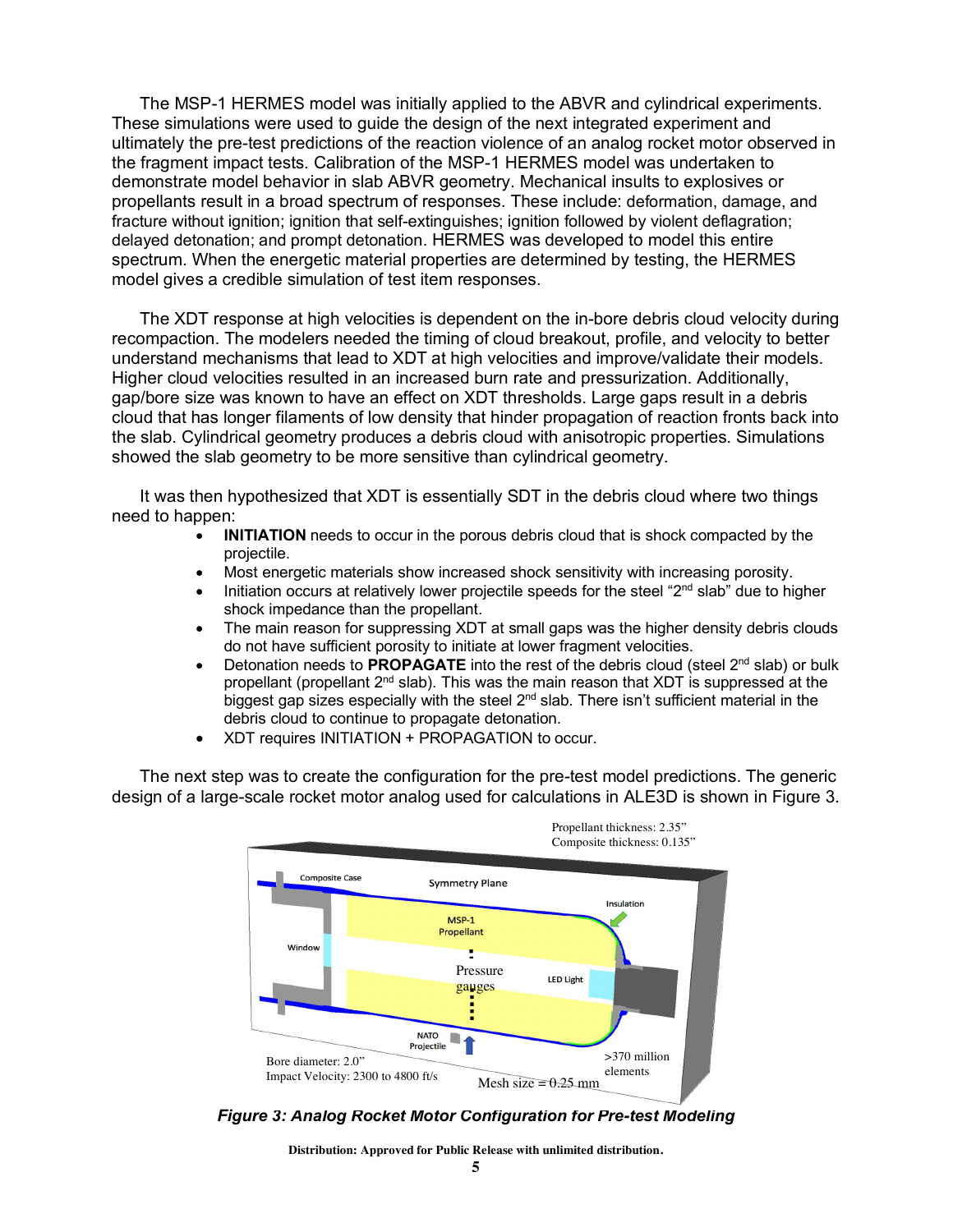### **Analog Rocket Motor Test**

A generic rocket motor was designed to simulate a full-scale motor for testing in order to validate the model's predictive capability. Six items were fabricated (see Reference 1). The six test items were each filled with MSP-1 propellant (31.3 lbs.) with a web thickness of 2.41 inches and a 2-inch air gap. For the test setup all were oriented vertically (nose down). A mirror allowed for internal viewing of the motor. Pressure gauges were set in circular pattern or 45° offset from the shotline.

Results of the fragment impact testing conducted on these six test items were documented in 2018 in Reference 1. All test results were compared and included the sub-scale tests where the response thresholds were given for ABVR tests (4536  $\pm$  125 ft/s), cylindrical tests (4219  $\pm$ 104 ft/s) and for the analog motors (4675  $\pm$  118 ft/s). The reactions observed in the analog motors were very similar to those observed in the cylindrical test items. Model development and subsequent modeling of the propellant response continued leading up to the analog rocket motor test – the planned system demonstration.

#### **Test Results vs. Modeling Predictions**

A comparison of the predicted responses (pre-test modeling) and the responses observed in the experiments (lab-scale and full-scale analog rocket motor) is shown in the chart in Figure 4. Additional findings for three fragment impact velocity regimes modeled included the following as a supplement to this chart:

- At 2400 ft/s a Deflagration response is predicted. Recompaction shock on the opposite side of propellant bore is NOT sufficient to initiate a detonation in the debris cloud. Only deflagration is predicted.
- At 3800 ft/s an XDT response is predicted. Recompaction shock in the debris cloud IS sufficient to initiate a detonation (an XDT response) which propagates to the bulk propellant.
- At 4400 ft/s an SDT response is predicted. Fragment impact on the rocket motor case sidewall initiates a prompt shock-to-detonation transition (SDT) within the propellant web-thickness.



*Figure 4: Comparison of Test Results (ABVR, cylindrical and analog rocket motor) vs. HERMES Model Predictions*

**Distribution: Approved for Public Release with unlimited distribution.**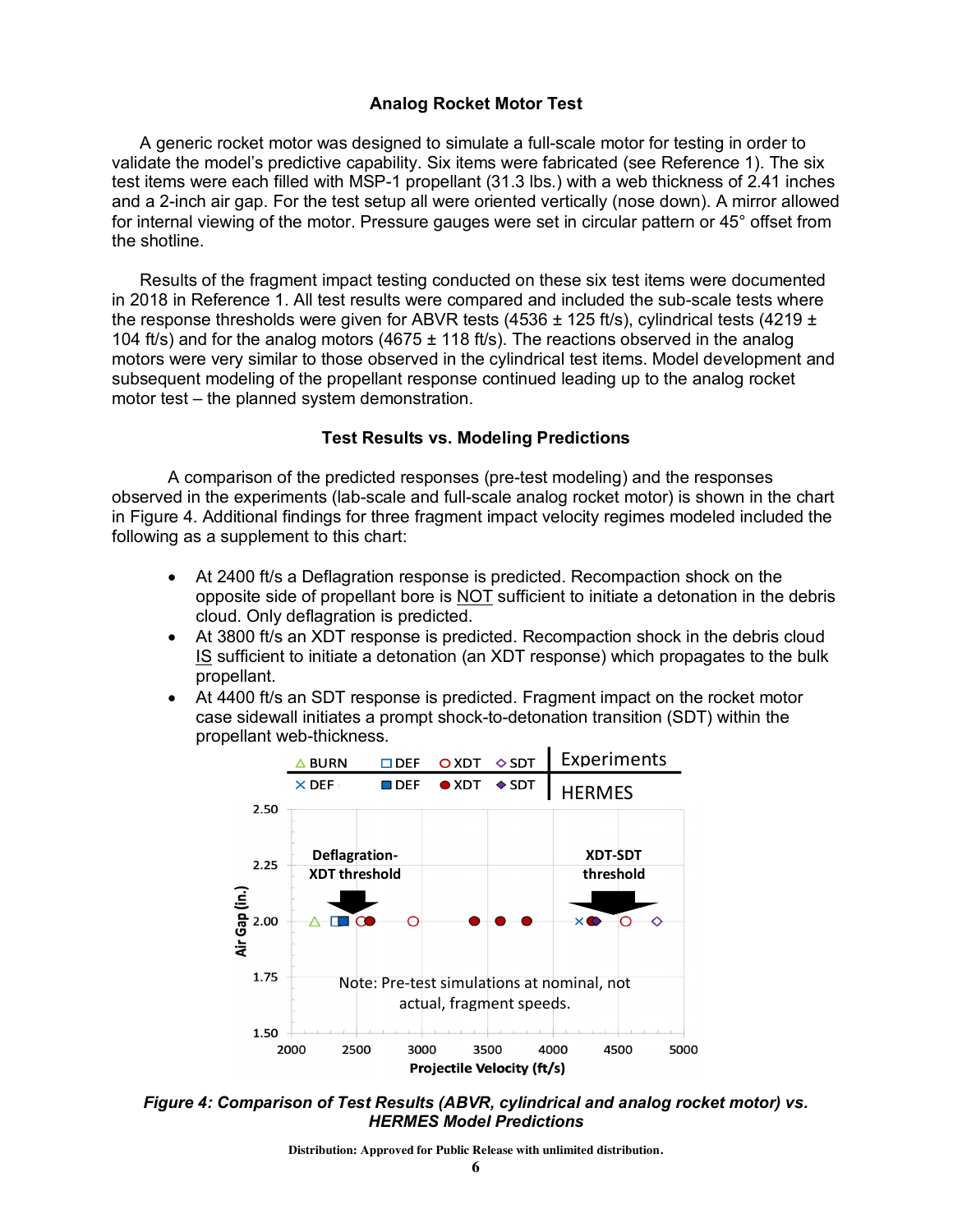## **Major accomplishments**

The major accomplishments achieved from the overall IM PA work based on independent and collaborative work include the following:

For the MSP model development:

- Developed the HERMES model for XDT and implemented in ALE3D.
- Conducted subscale testing (slab tests and ABVR tests) to characterize propellants providing needed input data for the model development.
- Parameterized the HERMES/XDT model for MSP-1 based on material characterization and subscale test data.
- Designed and conducted the analog rocket motor tests to enable model validation.
- 3-D simulations predicted the XDT response of the analog rocket motor prior to the test.
- Validated the accuracy of the HERMES model with the pre-test predictions of the analog MSP rocket motor responses.

Predictive models that reproduce the XDT phenomenology have been developed. Responses of rocket motor propellants (SDT and XDT) were successfully predicted by the US for its variant of MSP. The UK was able to predict SDT for their MSP variant. Model development to accurately predict XDT responses is continuing as a work-in-progress in the UK.

### **Recommendations**

The following recommendations were offered by each nation to build upon the modeling capability developed and demonstrated during this PA. The work conducted by the modeling team in the US offered the following recommendations based on the development of an enhanced modeling capability for propellants and improvements thereof. This validated propellant modeling capability is available for use by the development community for new and/or improved rocket motor design applications. Further improvements to enhance the model were suggested by the team and are listed below:

- A better understanding of the damage and fragmentation response of the debris cloud under the correct loading conditions incorporating this knowledge into a model is needed.
- X-ray phase contrast imaging should be used for the following:
	- $\triangleright$  The projectile boring through the propellant slab to better understand damage accumulation, burning characteristics, relative velocity between projectile, burnfront, and debris cloud front.
	- $\triangleright$  The debris cloud to measure effective density, filament thickness, particle velocity.
	- $\triangleright$  Projectile velocity while penetrating.
- High resolution imaging of projectile impact of fragment surface and of the debris cloud for measuring front velocity should be used.
- Small-scale test to characterize damage at high rates and tri-axial behavior at high rates should be conducted.

The work presented in the QinetiQ report identified a number of avenues of further study, including theoretical and experimental developments to provide the UK energetics community with a fully predictive rocket motor design capability within the next five years. It was recommended that:

• The road map developed in this program detailed the way that the validated toolset could be used as a general capability by stakeholders. This road map should be adopted and initiated to provide a fully predictive capability within the next 5 years.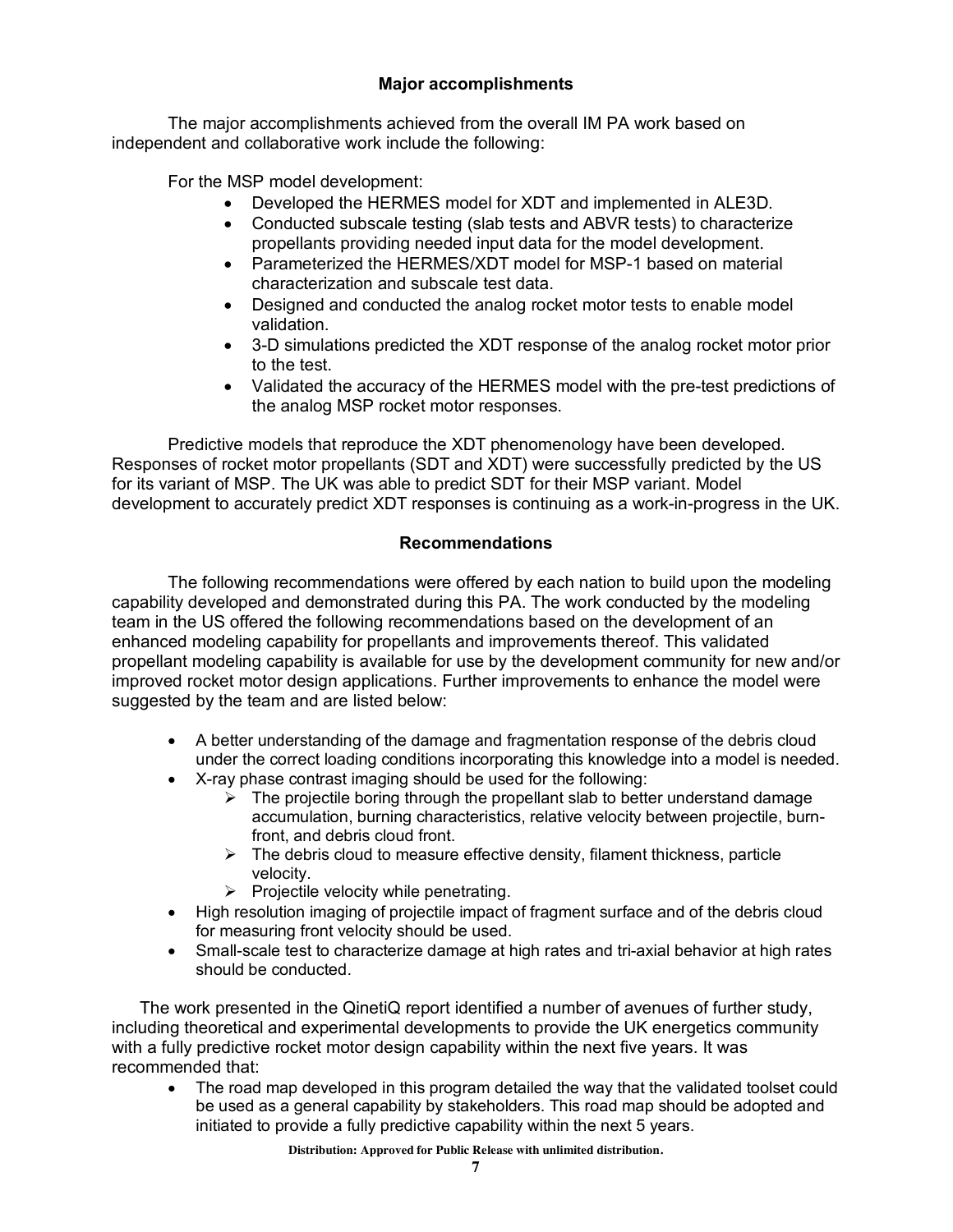- Experimental techniques to measure the interactions between components in an energetic material should be established to support the development of fully predictive material models.
- A technical strategy to develop a comprehensive reactive flow modeling capability for energetic materials should be constructed by the energetics community.

### **Benefits Realized & Future Direction**

The UK provided a high-level summary of the benefits of the PA activities. The personnel and organizations who have been involved and supported this work helped to create and strengthen relationships. This will influence future collaborative activities. The information generated during the execution of this PA helped to create a generalized SDT/XDT experiment (Figure 5) and ultimately a conceptual framework describing the XDT phenomena (Figure 6).



*Figure 5: Generalized SDT/XDT Experimental Setup*



*Figure 6: Conceptual framework (for each fragment/target combination):*

**Distribution: Approved for Public Release with unlimited distribution.**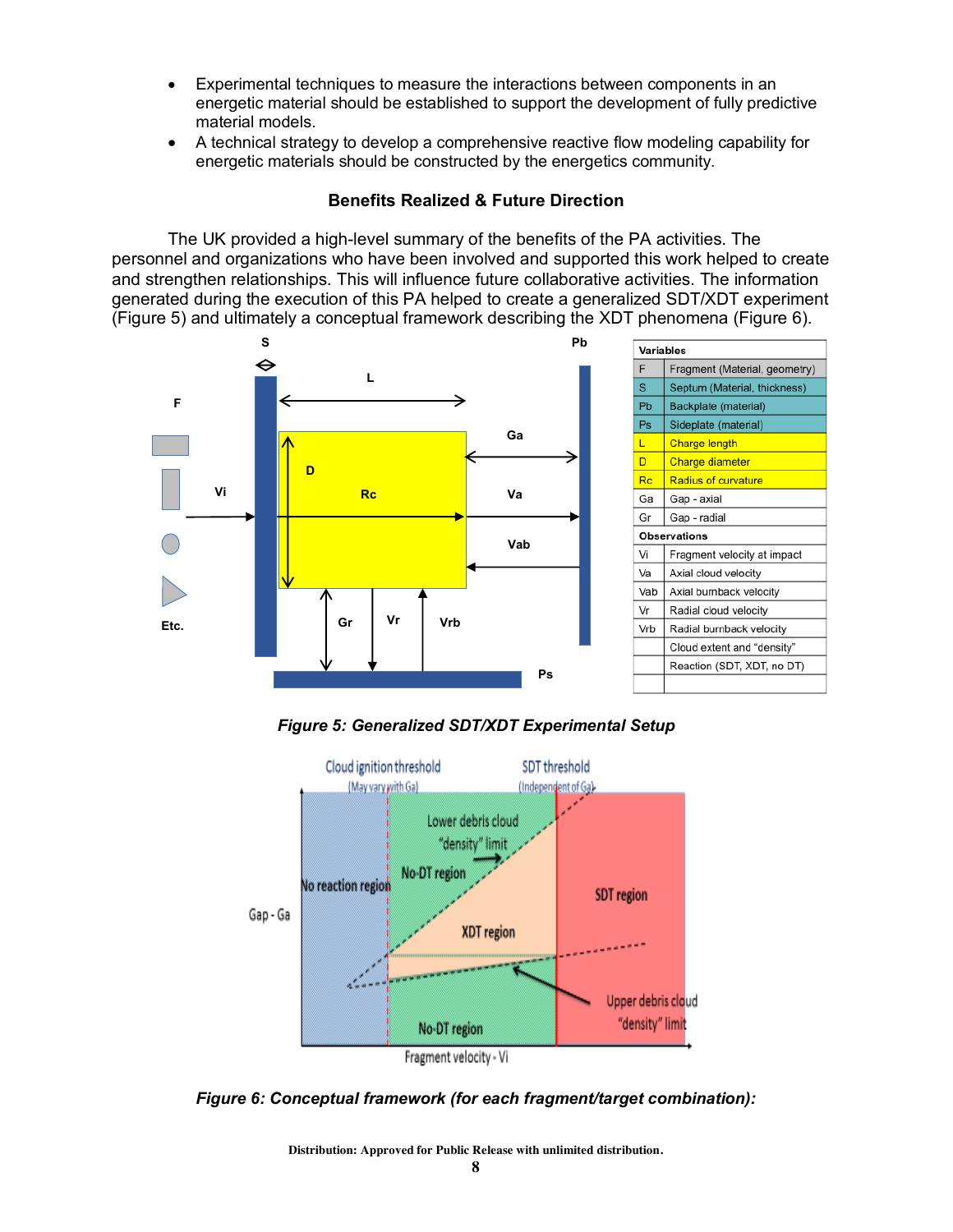### **Acknowledgements & Reference Bibliography**

The following personnel and organizations are gratefully acknowledged for their contributions to the successful completion of this Project Arrangement:

### **US Technical Project Officer**

Mr. Robert Garrett, NSWCDD (retired), 2006-2007 Mr. Steven Collignon, NSWCDD, 2008-2018

### **UK Technical Project Officer**

Dr./Professor Adam Cumming (retired), MOD/Dstl, 2006-2013 Mr. Peter Collins (retired), MOD/Dstl, 2013-2016 Mr. Justin Fellows, MOD/Dstl, 2016-2018

The principal technical contributors and their respective organizations who were most instrumental in the successful completion of both Phase I and Phase II are recognized below:

#### **US Technical Team**

**UK Technical Team**

Mr. Paul Butler, SNL (retired) Dr. Eric Harstad, SNL Dr. Lara Leininger, LLNL Dr. Eric Mas, LANL Dr. Thomas Mason, LANL Dr. Jamie Neidert, AMRDEC, team lead Dr. Mark Pfeil, AMRDEC Mr. Jack Reaugh, LLNL Dr. Keo Springer, LLNL Ms. Jessica Stanfield, AMRDEC Dr. Bradley White, LLNL

### **DOE/JMP Technical Advisors (US)**

Dr. Dennis Baum Mr. Paul Butler Dr. Eric Brown Dr. Steve DeTeresa Ms. Kelly Rhodes Dr. John Bingert Dr. Chris Cross Dr. Aaron Brundage

### Mr. Philip Cheese, MOD/DOSG Dr. Malcolm Cook, AWE Dr. Ian Cullis, QinetiQ, UK technical team lead, MOD contract (retired) Dr. Peter Gould, QinetiQ Dr. Alec Milne, Fluid Gravity Dr. William Proud, Imperial College Mr. Thomas Reeves, MOD/DOSG Dr. Michael Sharp, MOD/DOSG Mr. Nathan White, MOD/DOSG Dr. David Williamson, Cambridge University

The list that follows summarizes documentation of the activities of this PA. Presentation material and papers as published proceedings of technical conferences or symposia are also listed.

- Summary documents 18 Executive Review Reports
- Technical papers describing work derived from the PA activities published in event proceedings include the following:
	- o Insensitive Munitions & Energetic Materials Technology Symposium (2015, 2016, 2018)
	- o JANNAF Conferences (US)
	- o International Ballistics Symposium
	- o International Physics Symposium
- Numerous internal technical reports published by participating organizations in each nation. These organizations include the following:
	- o US US Army (AMRDEC), DOE laboratories (LANL, LLNL, SNL)
	- **Distribution: Approved for Public Release with unlimited distribution.** o UK – MOD (Dstl, DOSG, AWE), QinetiQ, Roxel, Cambridge University, Imperial College